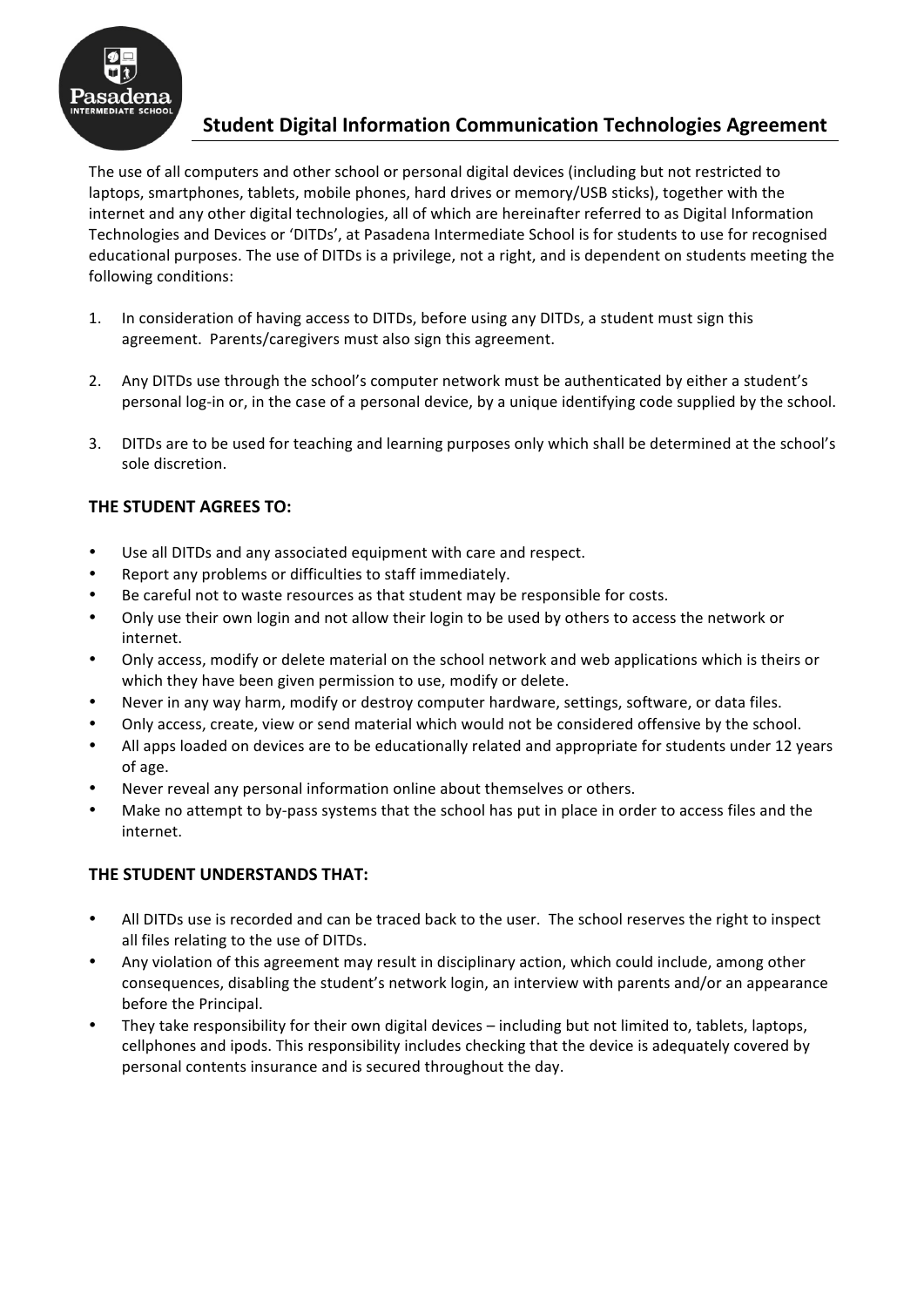#### **STUDENT**

I have read the Student Digital Information Communication Technologies Agreement and I know what the school rules are about the use of computers, the Internet and other digital technologies and devices. I know that if I break these rules there will be serious consequences such as:

- My parents/caregivers may be told
- I may lose the right to use DITDs during school time which would include both school and personal digital devices and the Internet
- The school may take disciplinary action against me

| My Full Name: | Year: | Room: |
|---------------|-------|-------|
|               |       |       |
| My signature: | Date: |       |

### **PARENTS/CAREGIVERS**

I have read the School's Student Digital Communication Technology Agreement, and understand that my child may not access the computer network including the internet, at school without this agreement being signed and returned to school. I also understand that there may be serious consequences if the rules are broken. I have discussed this information with my child and explained its importance and ensured they have understood.

I understand that while the school will do its best to restrict student access to offensive, dangerous or illegal material on the Internet or other communication technologies, it is the responsibility of my child to have no involvement in such material or activities. I understand this Agreement applies to all digital communication technologies my child brings into the school environment, such as personal digital devices (including but not restricted to laptops, smartphones, tablets), mobile phones, hard drives or memory/USB sticks.

I also understand that if my child steals, damages, or compromises the school network or equipment this could result in my receiving a bill for the cost of replacement or repairs.

While school will help students keep personal devices secure, students will have the final responsibility for securing their personal device(s). Please check with your homeowner's policy regarding coverage of personal electronic devices, as many insurance policies can cover loss or damage. (Pasadena Insurance does not cover students personal DITDs).

I understand that the loss of or damage to a student's personal digital device is the responsibility of the owner not the school.

I have also read and understand the school's online publication procedures.

- I give permission for my child to be given access at school to the computers, other digital communication technologies and the internet.
- I give permission for my child to bring their own digital device to use in the classroom as an aid to learning.